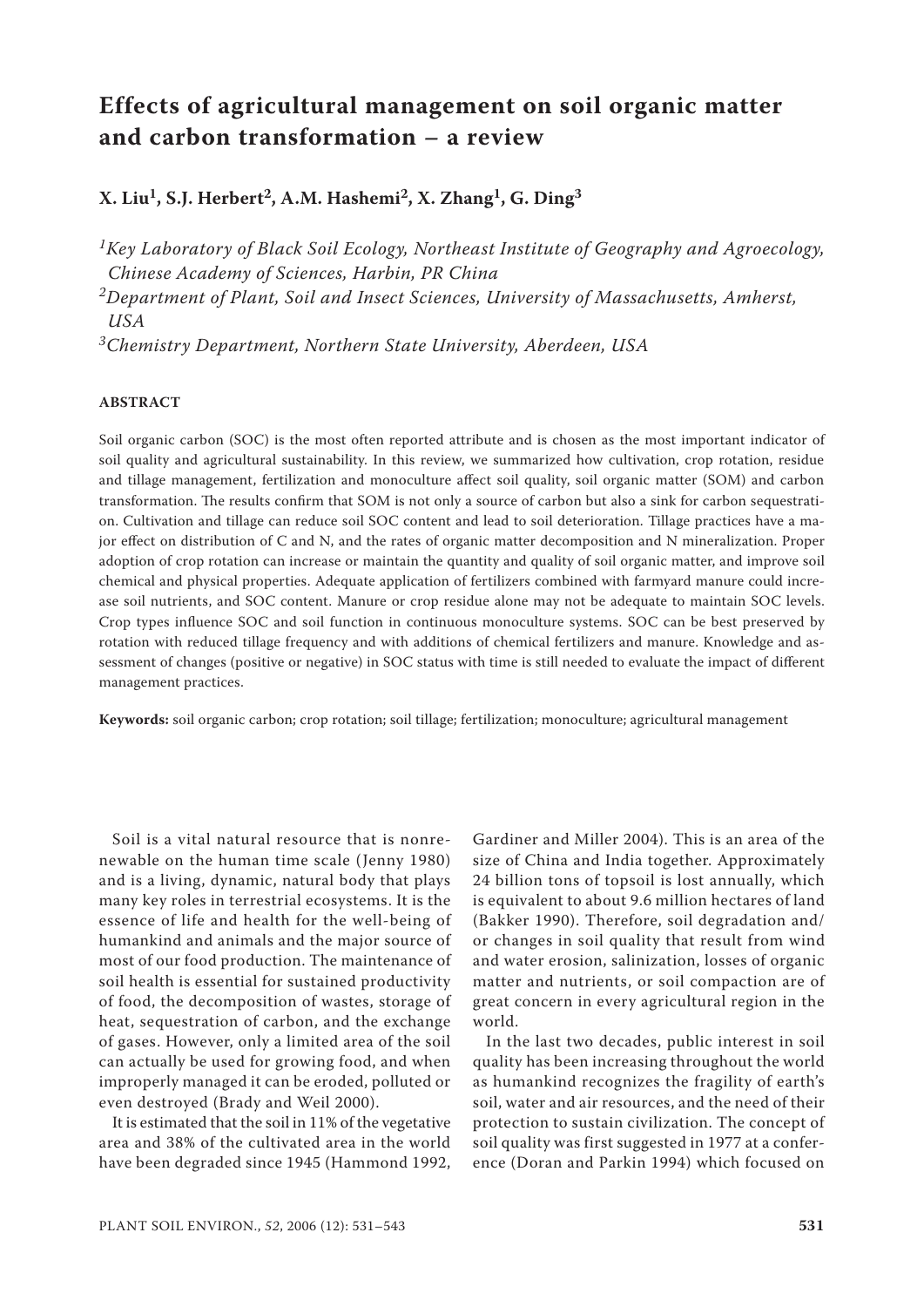the risks and benefits associated with intensive agriculture, but the concept per se was not discussed until 1980s when it was defined based on the soil function, and the methods to evaluate it were published.

Soil quality was defined in many different ways. Power and Meyers (1989) defined soil quality as the ability of soil to support crop growth, including factors such as tilth, aggregation, organic matter content, soil depth, water holding capacity, infiltration rate, pH changes and nutrient capacity. Larson and Pierce (1991) defined soil quality as the capacity of the soil to function within ecosystem boundaries and to interact positively with the environment external to that ecosystem. After the U.S. National Academy of Science published "Soil and Water Quality: An Agenda for Agriculture" in 1993, the concept evolved with a holistic focus emphasizing that sustainable soil management required more than soil erosion control. Mausbach and Tugel (1995) similar to Larson and Pierce (1991) stated that "soil quality reflects the capacity of a specific kind of soil to function within natural or managed ecosystem boundaries, to sustain plant and animal productivity, maintain or enhance water and air quality, and support human health and habitation". Sojka and Upchurch (1999) further proposed that soil quality must be defined in terms of distinct management and environmental considerations specific to one soil, under explicit circumstances for a given use. The considerations included social, economic, biological and other value judgments. Singer and Ewing (2000) stated that "useful evaluation of soil quality requires agreement about why soil quality is important, how it is defined, how it should be measured, and how to respond to measurements with management, restoration, or conservation practices". Thus, these issues are not easily addressed because determining soil quality requires one or more value judgments and because there is still much unknown about soil.

Worldwide research and technology transfer efforts have increased awareness that soil resources have both inherent characteristics determined by their formation factors and dynamic characteristics determined by human decisions and management practices. In this sense, understanding soil quality means assessing and managing soil so that it functions optimally now and is not degraded for future use (Brady and Weil 2002). Much like air and water, the quality of soil has a profound effect on the health and productivity of a given ecosystem and the environments related to it. However, unlike air and water for which we have quality standards, the definition of soil quality is complicated because in part humans and animals do not directly consume it (Doran and Parkin 1994, Liu and Herbert 2002). Soil quality cannot be measured directly, so there is a need to evaluate indicators. Soil indicators are measurable properties of soil or plants that provide clues about how well the soil can function. A variety of physical, chemical, and biological characteristics can be used as indicators. However, descriptive indicators and quantitative means to monitor soil quality are, at best, difficult to define. Arshad and Coen (1992) gave possible descriptive indicators to characterize soil quality, which included evidence of erosion, soil structure, friability, crusting of the soil surface and ponding of water. All of these are physical attributes of the soil, to a certain extent they can be controlled by Best Management Practices (BMPs), and they are somewhat qualitative in nature. Quantitative measures to monitor soils such as soil pH and extractable N-P-K are more developed but are still being explored as to how these measures affect yield, nutrient levels and the biological health of the soil. Soil quality indicators interact with one another, and thus the value of one is affected by one or more of the other selected parameters. Soil quality also varies due to many external factors such as land use, soil and crop management, environmental interactions, societal goals as well as variation in natural conditions (Campbell et al. 2001a, Follett 2001, Arshad and Martin 2002, Dao et al. 2002, Liu et al. 2003, Liebig et al. 2004).

Soil organic matter (SOM) is the central indicator of soil quality and health, which is strongly affected by agricultural management (Lal et al. 1995, Farquharson et al. 2003). SOM is a major terrestrial pool for C, N, P, and S, and the cycling and availability of these elements are constantly being changed by microbial immobilization and mineralization (Hillel 1991, Feichtinger et al. 2004). The importance of increased SOM or soil organic carbon (SOC) is its effect on improving soil physical properties, conserving water, and increasing available nutrients. These improvements should ultimately lead to greater biomass and crop yield (Bauer and Black 1994, Berzsenyi et al. 2000, Onemli 2004). There is considerable concern that if SOM or SOC concentrations in soils are allowed to decrease too much, the productive capacity of agriculture will be then compromised by deterioration in soil physical properties and by impairment of soil nutrient cycling mechanisms (Bauer and Black 1994, Loveland and Webb 2003). The interactions and negative impacts of agricul-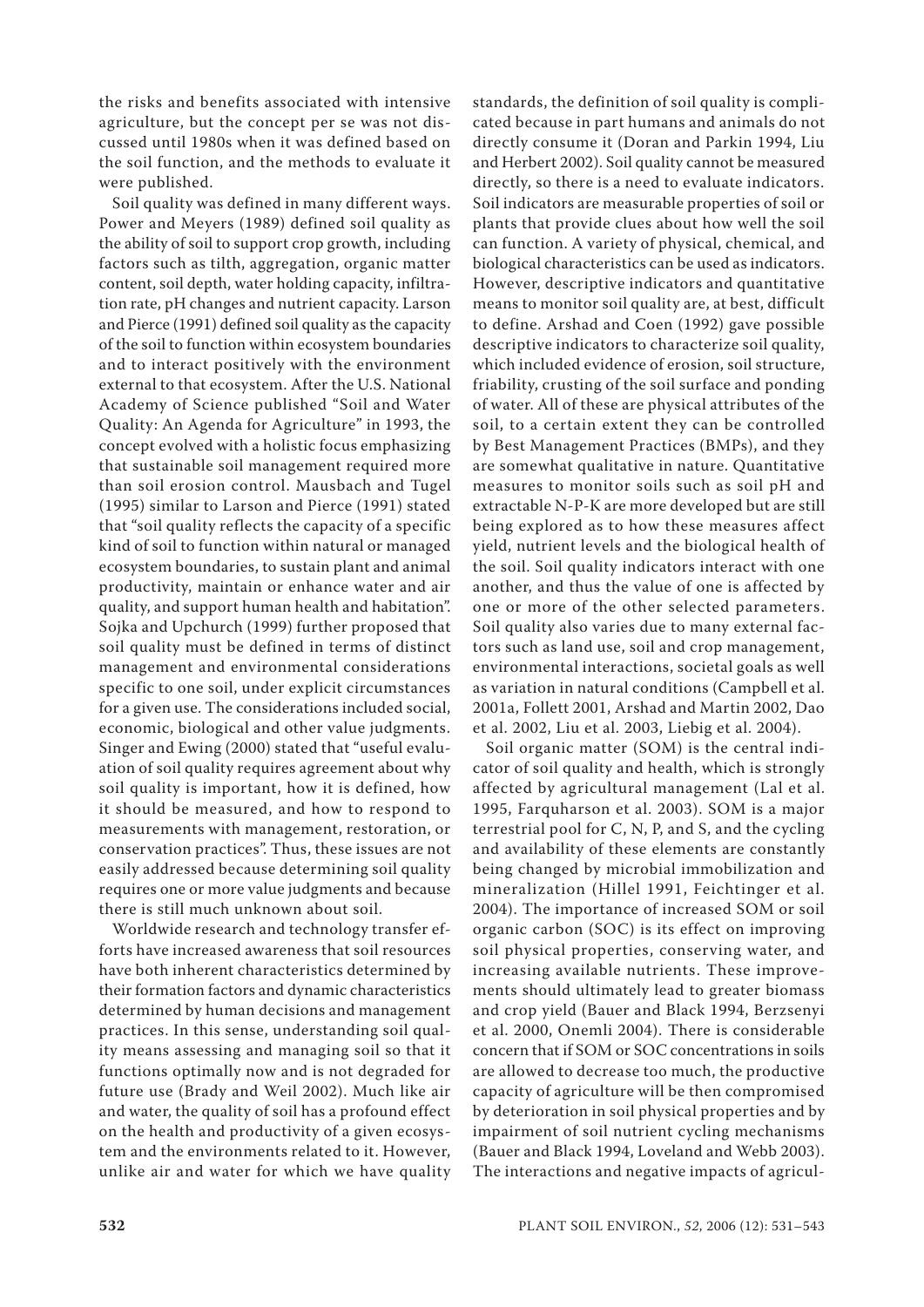

Figure 1. Diagram of interactions and negative impacts of agricultural management on soil quality

tural management on soil quality are illustrated in Figure 1.

Long-term experiments are often required to predict soil management impacts on soil carbon storage and provide leading indicators of sustainability, which can serve as an early warning system to detect impairments that threaten future productivity (Clapp et al. 2000).

In this review, we summarized how cultivation, crop rotation, residue and tillage management, fertilization, and monoculture affect soil quality, SOM and carbon transformation.

#### **Soil organic carbon and sequestration**

SOM is a complex mixture which contributes positively to soil fertility, soil tilth, crop production, and overall soil sustainability. It minimizes negative environmental impacts, and thus improves soil quality (Lal et al. 1997, Reeves 1997, Freixo et al. 2002, Farquharson et al. 2003). Loveland and Webb (2003) suggested that a major threshold is 2% SOC (ca. 3.4% SOM) in temperate regions, below which potentially serious decline in soil quality will occur.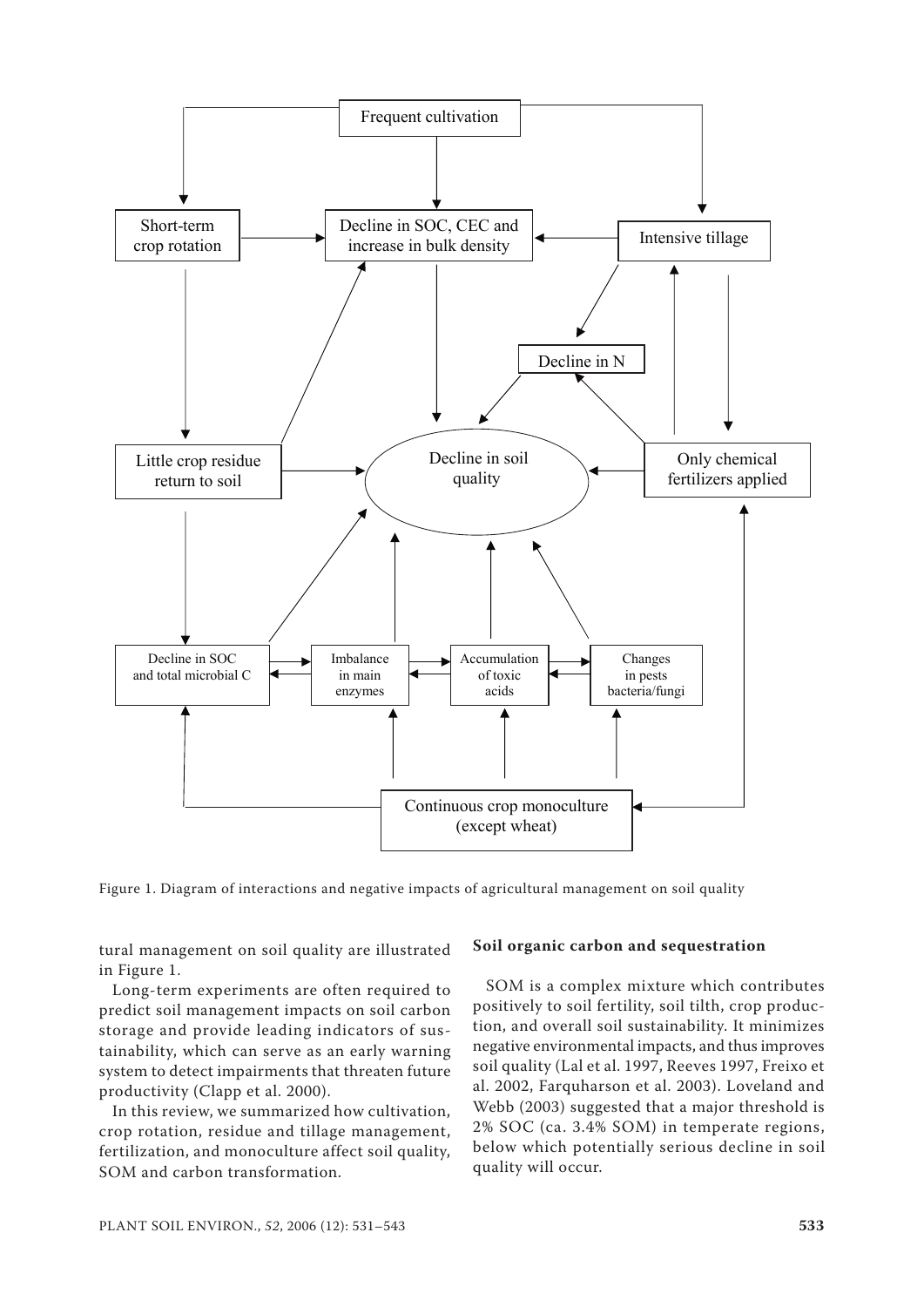There are two means to increase the organic matter content of soils; one is to increase the organic matter gains or additions to the soil, and the other is to decrease organic matter losses (Magdoff and van Es 2000). Soils contain carbon in their organic and inorganic (carbonates) forms. While little can be done to increase the carbonate content of soils, it is possible to increase the soil organic matter content (Kern and Johnson 1993, Campbell 1998, Chan et al. 2003). Storage of SOC is a balance between C additions from non-harvested portions of crops and organic amendments, and C losses, primarily through organic matter decomposition and release of respired  $CO<sub>2</sub>$  to the atmosphere. Organic matter returned to the soil, directly from crop residues or indirectly as manure, consists of many different organic compounds. Some of these are digested quickly by soil microorganisms. The result of this is a rapid formation of microbial compounds and body structures, important in holding particles together to provide soil structure and to limit soil erosion, and the release of carbon dioxide back to the atmosphere through microbial respiration (Dao 1998, Kladivko 2001).

Average global C sequestration rates, when changing land use from agriculture to forest or grassland, were estimated to be 33.8 and 33.2 g  $C/m^2$  per year, respectively (Post and Kwon 2000). In an analysis of 17 experiments, Kern and Johnson (1993) concluded that the greatest change of C occurred in the top 8 cm of soil, a lesser amount in the 8- to 15-cm depth, and no significant amount below 15 cm. They also concluded that, unlike no-till (NT) in which SOC had increased, no significant change in SOC was detected in response to reduced tillage (RT). From these studies, they estimated the duration of C sequestration to be between 10 and 20 years. Paustian et al. (1998) compared tillage systems, ranging in duration from 5 to 20 years, and estimated that NT resulted in an average soil C increase of 285 g/m<sup>2</sup>, compared to conventional tillage (CT). Using an average experiment duration of 13 years it implies an approximate C sequestration rate of 22  $g/m^2/yr$ . West and Post (2002) analyzed the C sequestration rates using a global database of 67 long-term agricultural experiments and indicated that on average, a change from CT to NT can sequester  $57 \pm 14$  g C/m<sup>2</sup>/yr, and by enhancing crop rotation complexity it can sequester an average of 20  $\pm$  12 g C/m<sup>2</sup>/yr. Carbon sequestration rates can be expected to peak in 5–10 years with SOC reaching a new equilibrium in 15–20 years. Following initiation of an enhancement in rotation complexity, SOC may reach a new equilibrium in

approximately 40–60 years. The analysis of longterm experiments in Canada indicated that SOC can be sequestrated for 25–30 years at a rate of 50–75 g  $C/m^2/yr$ , depending on soil type, in well fertilized Chernozemic and Luvisolic soils cropped continuously to cereals and hay (Dumanski et al. 1998).

For total SOC calculation and global carbon cycle, carbon content is often expressed on an area-basis (depth-based) for comparisons (Ding et al. 2002). Liu et al. (2003) showed a significant decline of total SOC that occurred in the first 5 years of cultivation where the average SOC loss per year was about 2300 kg/ha for the 0–17 cm horizon. The average annual SOC loss between 5- and 14-year cultivation was 950 kg/ha and between 14- and 50-year cultivation it was 290 kg/ha. These data clearly showed a rapid reduction of SOC for the initial soil disturbance by cultivation and a relatively gradual loss later. Compared with organic matter in the uncultivated soil, Liu et al. (2003) also indicated that the total SOC loss (the sum of three horizons) was 17%, 28%, and 55% in the 5-, 14- and 50-year cultivation periods, respectively. The latter would correspond to the release of approximately 380 ton  $CO<sub>2</sub>/h$ a to the atmosphere. These results were consistent with the estimation of changes in SOC during cultivation by Davidson and Ackerman (1993). This means that a new equilibrium will be reached when SOC declines to a threshold.

Thus, soil organic matter is not only an important source of carbon for soil processes but also a sink for carbon sequestration. Cultivation can reduce SOC content and lead to soil deterioration, and finally reduce soil productivity. By changing land use and tillage systems or by the adoption of sustainable crop rotations and the inclusion of perennial vegetation, carbon sequestration rates can be increased to a range of  $20-75$  g/m<sup>2</sup>/yr, and SOC may reach a new equilibrium within several decades.

## **Soil tillage**

Tillage is used to mix and aerate the soil, and to incorporate cover crops, crop residue, manure, fertilizers and pesticides into the rooting zone (Acquaah 2002). Soil tillage management can affect factors controlling soil respiration, including substrate availability, soil temperature, water content, pH, oxidation-reduction potential, kind and number of microorganisms, and the soil ecology (Robinson et al. 1994, Kladivko 2001).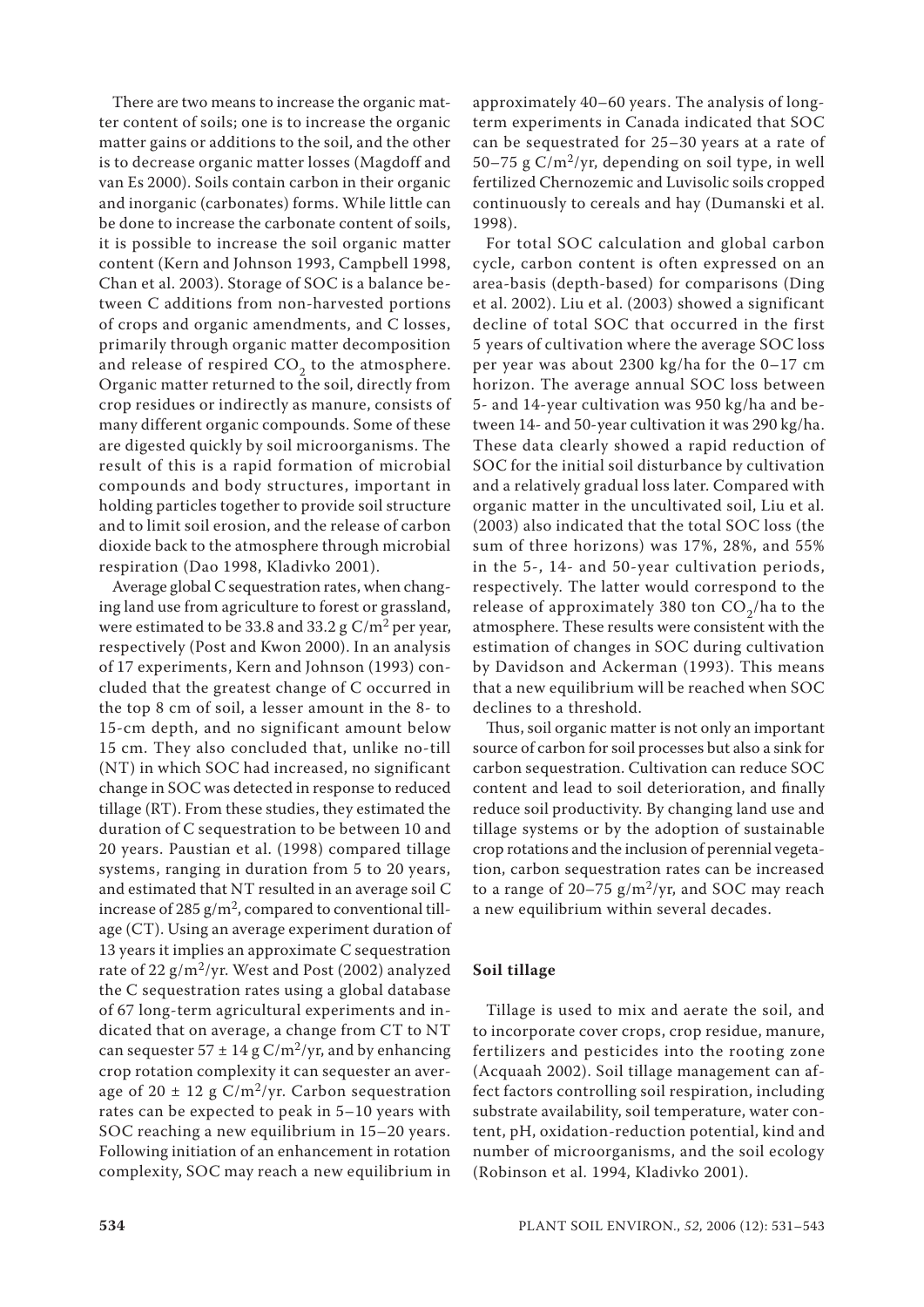Beare et al. (1994) indicated that tillage enhanced short-term  $CO<sub>2</sub>$  evolution and microbial biomass turnover, and accelerated organic C oxidation to  $CO<sub>2</sub>$  not only by improving soil aeration, but also by increasing contact between soil and crop residues, and by exposing aggregate-protected organic matter to microbial attack. Tillage also exposes organic carbon in both the inter- and intra-aggregate zones and that immobilized in microbial cellular tissues to rapid oxidation (Roscoe and Burman 2003). This is because of the improved availability of  $O<sub>2</sub>$ and the exposure of more decomposition surfaces, thereby stimulating increased microbial activity (Beare et al. 1994, Jastrow et al. 1996).

Conventional tillage significantly reduces biological diversity in surface soil. Doran and Smith (1987) summarized data from the U.S.A., Canada, and England and stated that the surface level of SOC, microbial biomass, and potentially mineralizable N was all significantly higher in the no-till than in the plow-till method of seedbed preparation.

Increased C storage has been frequently observed in soils under conservation tillage, particularly with NT (Unger 1991, Zibilske et al. 2002). A widespread adoption of conservation tillage could result in net increases in C sequestration in agricultural lands, reversing the decline caused by intensive tillage practices used for decades (Kern and Johnson 1993, Campbell et al. 2001b). Kushwaha et al. (2001) found that the values of SOC and total N were the highest in the minimum tillage and residue retained treatment and the lowest in conventional tillage and residue removed treatment. Tillage reduction from conventional to minimum and zero conditions along with residue retention increased the proportion of macro-aggregates over 21–42% over control in soil (Kushwaha et al. 2001). Active microbial biomass and C mineralization were higher under NT than under conventional tillage in the top 5 cm of the soil profile (Alvarez and Alvarez 2000). Dao (1998) indicated that cultivation, high temperature, and a semiarid climate accelerated organic carbon loss and weakened soil structure in the Southern Plains, and tillage and residue incorporation enhanced C mineralization and atmospheric fluxes, suggesting tillage intensity should be decreased to reduce C loss.

Tillage operations strongly control the soil environment by altering the soil geometry. These effects influence many physical, chemical and biological properties of the soil and thereby the conditions for crop growth. Alvarez and Alvarez (2000) stated that conservation tillage, especially no-tillage, induced changes in the distribution of

organic pools in the soil profile. SOC gains under no-till were about 250 kg/ha/yr greater than for tilled systems regardless of cropping frequency in Canadian prairies with climate in semiarid conditions (Campbell et al. 2005). Within the surface 7.5 cm, the no-till system possessed significantly more SOC (by 7.28 Mg/ha), particulate organic matter C (by 4.98 Mg/ha), potentially mineralizable N (by 32.4 kg/ha), and microbial biomass C (by 586 kg/ha), as well as greater aggregate stability (by 33.4%) and faster infiltration rates (by 55.6 cm/h) relative to the conventional tillage (Liebig et al. 2004). Balota et al. (2003) showed that no-tillage increased microbial biomass C, N, and P, and higher levels of more labile C existed in no-tillage systems than in conventional systems. However, conversion to zero tillage may not always result in an increase in soil C or N without adequate fertility (Campbell et al. 2001a).

Much of the decomposition, as a result of soil tillage, takes place immediately after the soil is plowed and is directly related to the volume of soil disturbed and the roughness of the surface after plowing (Dao et al. 2002). The moldboard plow causes the largest amount of carbon losses, while a deep tillage tool that does not invert soil causes little decomposition of organic matter. Any reduction of soil disturbance can be expected to reduce soil carbon losses. Conversely, the techniques of minimum tillage and no-till mean slower rates of organic matter decay (Acquaah 2002). In a University of Guelph experiment comparing different tillage practices for corn, the topsoil (0–15 cm depth) of plots devoted to no-till corn production had an average of 19.8 t/ha more organic matter after 18 years of research than did the plots where corn was grown using traditional tillage methods (fall moldboard plowing plus secondary tillage in spring time) (Vyn and Raimbault 1993). In this experiment, no difference was found among tillage treatments in soil organic matter levels at lower soil depths. More SOC was found in the top 10 cm and less in the 10–20 cm soil depth of the chisel plow than in the moldboard plow soils. However, chisel plow did not increase the SOC content (0–20 cm) above that of moldboard plow indicating this form of reduced tillage did not increase C sequestration in any of the rotations (Yang and Kay 2001).

After 11 years of different tillage operations in Chinese Mollisols, Liu et al. (2005) reported that integrated tillage, where tillage system varied with each crop in the rotation (i.e. moldboard plow for wheat, deep chisel for corn and rotatory plow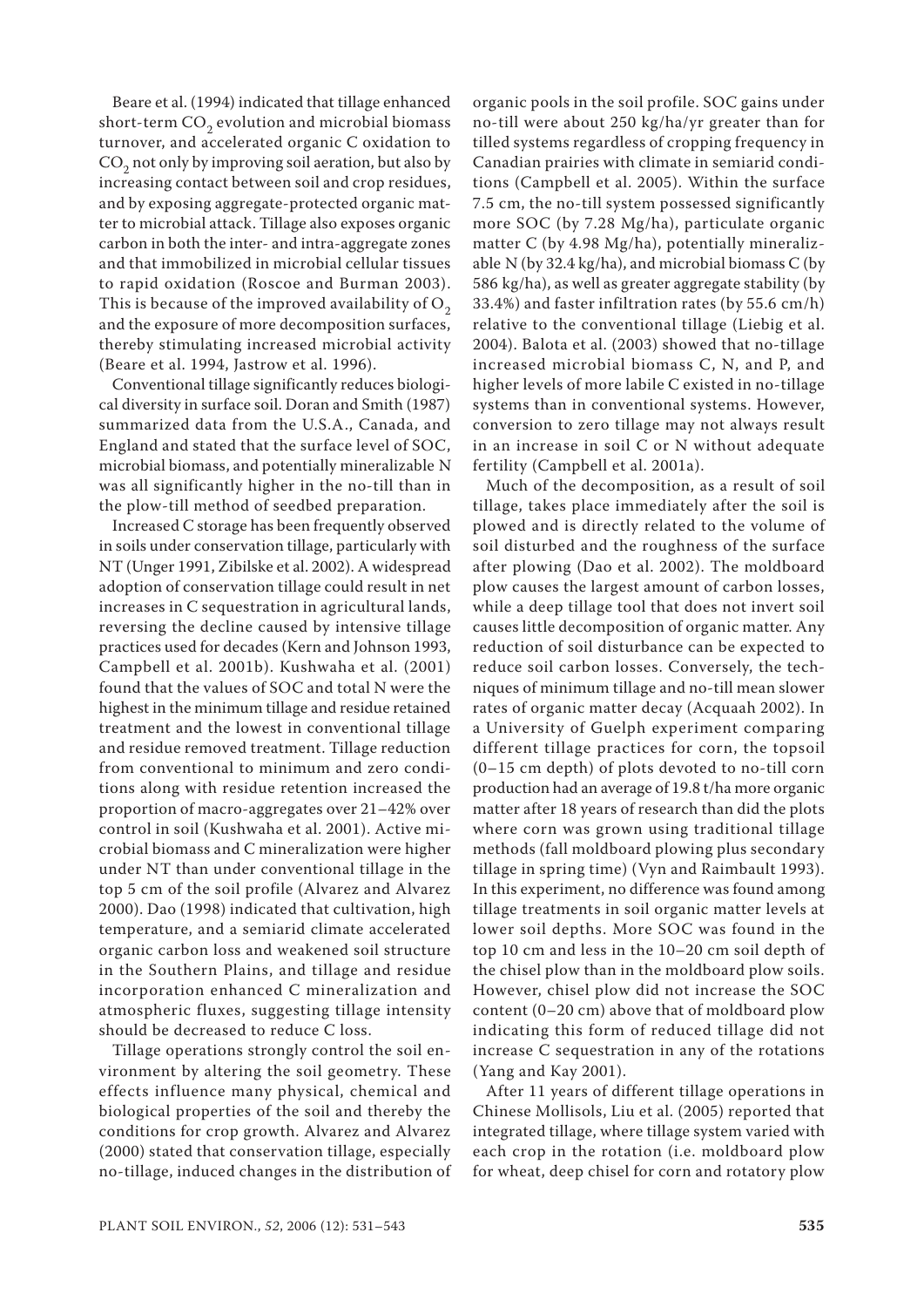for soybean), had the highest levels of SOC and N in the upper soil layer in the Chinese Mollisol. Moldboard plowing had the lowest level of SOC and N content in the profile, with the largest reduction being in the top two layers. The SOC and N contents at 16–30 cm in the rotary plowing and conventional tillage were higher than in the depth between 0 and 15 cm, indicating that more root residues were incorporated into this layer. This result was consistent with mixing of organic matter by plowing but opposite to results with no-tillage practice or conservation tillage (Arshad et al. 1990, Dalal et al. 1991, Ding et al. 2002). Overall, integrated tillage appeared effective in maintaining SOC and, maybe, soil productivity. Yang et al. (2003a) indicated that the conversion from conventional tillage to conservation tillage at an annual rate of 2%, particularly no till, could reverse the loss of SOC in Chinese Mollisols within 20 years. However, this positive effect of conservation tillage on SOC in black soil area of China was only effective in severely eroded soil or in the farmland with slope, and it was not effective in flat and low-damp farmland.

It is thus evident that tillage practices have a major effect on soil properties, the distribution of C and N, and the rate of organic matter decomposition and N mineralization. The adoption of conservation tillage for reversing the decline of SOC in agricultural lands is possible in the black soil area of China, as it has been in many other countries. Continuous monitoring of long-term changes in the soil organic carbon and soil quality under conservation tillage in different agro-ecological zones is essential. There is also a need to obtain more data on long-term effects of different tillage systems on carbon and nitrogen mineralization and immobilization in field situations.

## **Crop rotation**

Crop rotation can have a major impact on soil health, due to emerging soil ecological interactions and processes that occur with time. These include improving soil structural stability and nutrient use efficiency, increasing crop water use efficiency and soil organic matter levels, providing better weed control, and disrupting insect and disease life cycles (Carter et al. 2002, Carter et al. 2003). Crop rotations can also increase yields, and enhance nitrogen availability when nitrogen-fixing legumes are included (Galantini et al. 2000, Miglierina et al. 2000). Crop rotation systems are more effective at reducing long-term yield variability than monoculture systems, and can increase total soil C and N concentrations over time, which may further improve soil productivity (Varvel 2000, Kelley et al. 2003).

Carter et al. (2003) indicated that losses of SOC during 11-year period ranged from marginal (4%) for rotations with Italian ryegrass, to significant (16%) under barley rotation, which illustrates the importance of C inputs in maintaining soil organic matter levels. Blair and Crocker (2000) examined the effect of different rotations, including legumes and fallows on soil structural stability, unsaturated hydraulic conductivity, and the concentration of different carbon fractions in a long-term rotation trial, and found that the inclusion of legume crops in the rotation resulted in an increase in liable carbon concentrations compared with continuous wheat or a long fallow period.

In comparison of maize-rice and rice-rice cropping systems, Witt et al. (2000) found that the replacement of dry season rice by maize caused a reduction in soil C and N due to a 33–41% increase in the estimated amount of mineralized C and N during the dry season. As a result, there was 11–12% more C sequestration and 5–12% more N accumulation in soils continuously cropped with rice than in the maize-rice rotation with the greater amounts sequestered in N-fertilized treatments. Their results documented the capacity of continuous, irrigated rice systems to sequester C and N during relatively short time periods.

Yang and Kay (2001) found that continuous alfalfa had the greatest average SOC concentration (0–40 cm), and rotations had higher SOC concentration than continuous corn. Huggins et al. (1998) reported that in the treatments containing both crops aboveground C returned to the soil from corn was in average 40% higher than C returned from soybean. Although more aboveground C was returned with corn, SOC did not differ with crop sequence or depth. Smith et al. (2000) developed a dynamic soil quality model to evaluate optimum cropping systems in the northern Great Plains, and indicated that a crop production system with continuous spring wheat and direct planting was the most profitable system and had lower soil erosion and higher soil quality attributes.

During a 9-year crop rotation experiment in the Chinese Mollisol, Liu et al. (2003) found that cropping systems significantly altered SOC concentration. The SOC in the treatments of the wheat-sweet clover and wheat-soybean with addition of pig manure or wheat straw was significantly higher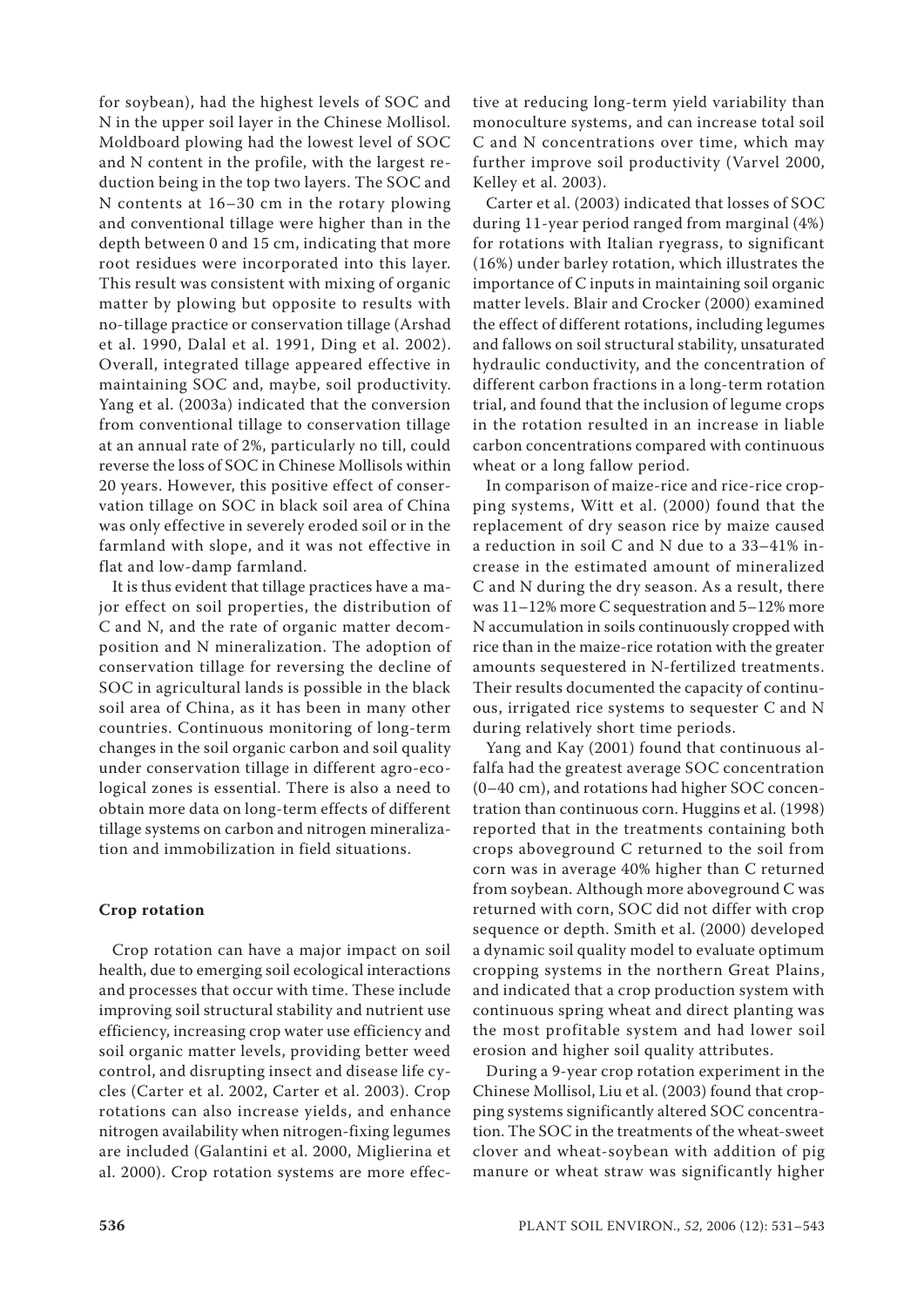than that of the commonly used wheat-soybean rotation (wheat straw removed), particularly in the 0–17 cm horizon. For the overall SOC concentration (means of SOC of all three horizons), soil with addition of wheat straw was 22% greater than that of wheat-soybean alone, and similar differences occurred for overall SOC in the wheat-sweet clover rotation and wheat-soybean rotation with addition of pig manure. However, all three treatments increased SOC content in the 18–32 cm soil depth relative to the wheat-soybean rotation.

Liu et al. (2003) also showed that the wheatsweet clover rotation not only increased the SOC content in all soil depths, but also had the greatest amount of SOC and had a decrease in soil bulk density. The wheat-soybean rotation with addition of wheat straw had a total of SOC (62 300 kg/ha), or an increase of 7.5% as compared with SOC in the typical wheat-soybean rotation in the region. The total SOC storage (sum of all three horizons) increase was 10.7% for wheat-soybean rotation with addition of manure, and 14.4% for wheatsoybean rotation with addition of wheat straw. The total amount of SOC increase (11 700 kg/ha) in wheat-soybean rotation with addition of wheat straw would correspond to sequestration of approximately 43 ton  $CO_2/h$ a from atmosphere. Fang et al. (2005) indicated that 2.24–5.0 Tg C was released into atmosphere annually ever since the cultivation of black soil in China, and maximum soil carbon sequestration potential could be as much as 1.55 Tg if appropriate measures were taken especially in crop rotations.

These results indicated that improved crop rotation strategies can increase the organic carbon reserve and improve soil structure and quality of the black soils, thereby sequestrating  $CO<sub>2</sub>$  from the atmosphere and thus mitigating against the greenhouse effect. Further, the adoption of appropriate crop rotations to increase the quantity and quality of soil organic matter and hence soil chemical and physical will help to ensure the longterm sustainability of agriculture in the world.

#### **Monoculture**

The impacts of continuous monoculture systems on SOC, soil function and sustainability differed among crops (Russell and Jones 1996, Ryszkowski et al. 1998). Acosta-Martinez et al. (2004) concluded that continuous monoculture systems had a negative impact on soil function and sustainability. They found that organic C was higher in perennial pasture compared with continuous cotton at the depth of 0–5 cm, and soil microbial biomass, C, N and soil enzymes were also lower in the continuous cotton. In a Brown Chernozem, continuous wheat increased soil organic N in the 0–15 cm soil layer by 7–17 kg N/ha/yr more than fallow/wheat, and was accompanied by an increase in the proportion of mineralizable soil organic N (Liang et al. 2004). Potter et al. (1997) showed that total SOC content in the surface 20 cm increased by 5.6 t C/ha in the continuous wheat no-till treatment compared with the stubble mulch treatment. Campbell et al. (2005) reported that replacing wheat with lentil had little effect on SOC gains, and replacing wheat with lower-yielding flax reduced SOC gains, while replacing wheat with erosion-preventing fall rye increased SOC gains. A large increase in SOC level for a rotation compared to a monoculture maize system was found by Gregorich et al. (2001). Gil and Fick (2001) indicated that soil inorganic N of alfalfa monoculture was three- to fivefold higher than the alfalfa, red clover, and gamagrass-alfalfa mixture, but 30–50% lower than in gamagrass monoculture. Havlin et al. (1990) assessed SOC dynamics in: (1) continuous sorghum (*Sorghum bicolor* L.), continuous soybean (*Glycine max* L.), and sorghum-soybean rotations combined with tillage and N fertilization; and (2) continuous corn with corn-soybean rotation. The high residue-producing continuous sorghum in the first and the continuous corn in the second rotation combined with reduced tillage and surface residue maintenance resulted in more SOC sequestration than grain-legume rotations. Similar results were obtained by Omay et al. (1997) who reported more SOC under continuous corn than under corn-soybean rotation. The results by Yang et al. (2003b) in Chinese Mollisols also supported this conclusion. Drury et al. (1998) compared continuous corn with continuous Kentucky bluegrass (*Poa pratensis* L.) and 4-year corn-oat (*Avena sativa* L.)-alfalfa-alfalfa (*Medicago sativa* L.) rotation. The SOC level was in the order bluegrass > 4-year rotation > continuous corn.

Gajda and Martyniuk (2005) showed that the activities of the dehydrogenase and phosphatase and microbial biomass C and N contents in the monoculture soil were significantly lower than those in the soil from the organic and conventional-short rotation systems. Ryszkowski et al. (1998) reported that continuous cultivation of rye led to fauna impoverishment, and increased the number of crop pests and fungi with bacteria, and that actinomycetes became less abundant. Besides,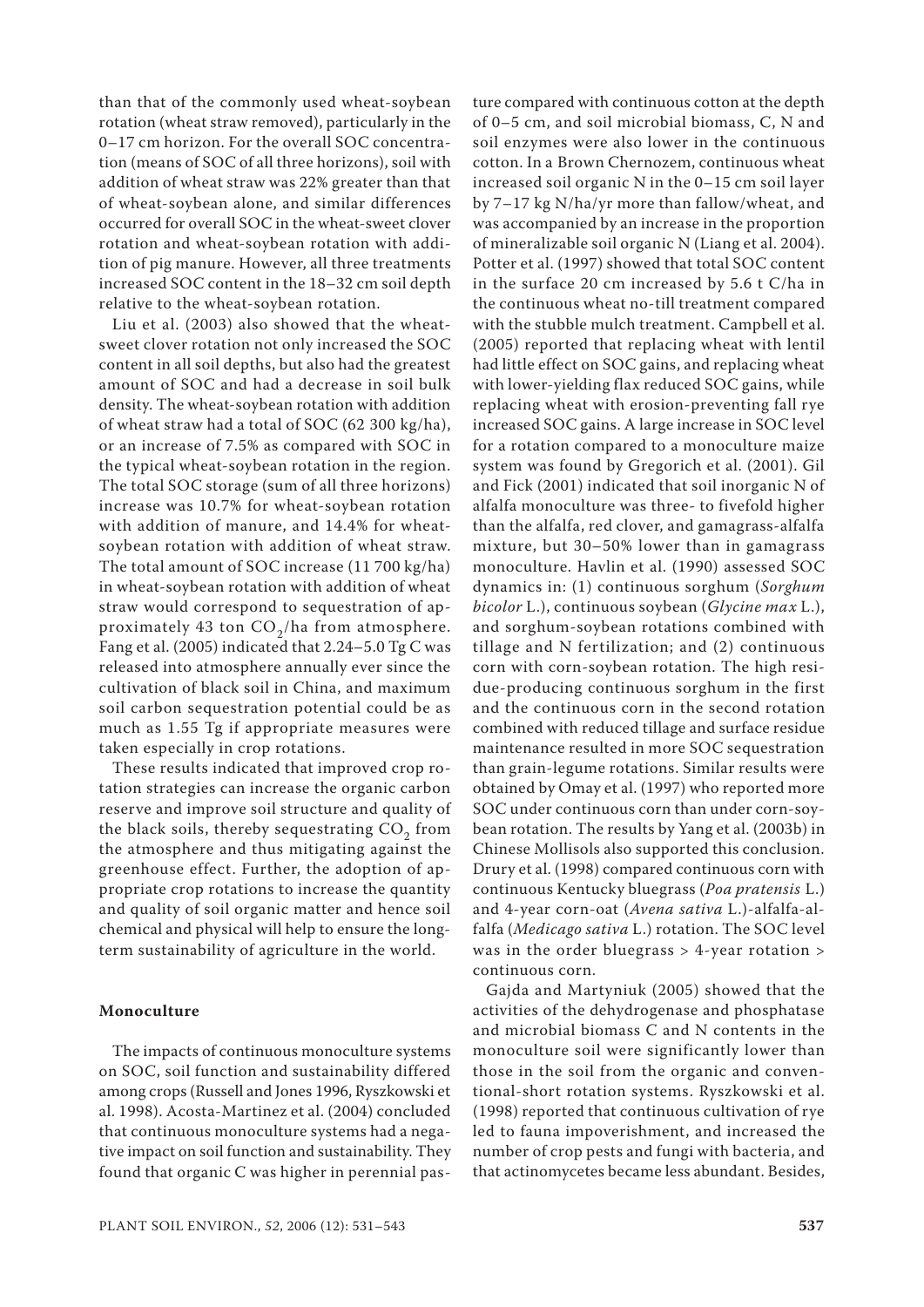the average concentration of phenolic acids in the soil of continuous rye was 400% higher than under rye in a diversified rotation. However, Gregorich et al. (2001) reported that chemical composition of organic matter was little affected by the nature of crop residues.

Liu et al. (2005) reported that for the Chinese Mollisols, continuous cropping of wheat, corn and soybean, compared to a rotation, reduced soil C and N contents at all depths in the profile with the exception of N content in continuous wheat. These results were similar to those of Mikhailova et al. (2000). Continuous wheat had the least impact on soil C and N contents. The total microbial C of topsoil layer was 533 mg/kg in continuous wheat, 429 mg/kg in the crop rotation, but only 350 mg/kg for continuous corn and 398 mg/kg for continuous soybean. Thus, continuous corn and soybean not only reduced SOC and N but also led to a decline of soil biological activity. Collins et al. (1992) reported a greater amount of soil organic matter and soil microbial biomass in continuous wheat than in a wheat-fallow rotation after 58 years. Liu et al. (2005) indicated that 11-year continuous corn, soybean, and wheat resulted in a 10%, 11% and 5.3% decline in SOC, respectively, compared with a rotation of all crops; continuous cropping also resulted in a 6.5% decline in N for corn and soybean but there was no decline for wheat. These results suggest that if continuous corn, soybean, or wheat were to be adopted on Chinese Mollisols, an average annual decline rate of soil carbon in the 0–90 cm soil profile would be 0.91%, 0.97% and 0.48%, respectively. The decline in soil N would be 0.53% for continuous soybean or corn. Another research showed that a decline in SOC significantly reduced the N supply and resulted in the deterioration of soil physical properties (Stevenson 1994).

Liu (2004) reported that for Chinese Mollisols continuous soybean had a greater decline in SOC and N contents at the 51–70 cm and 71–90 cm depths than the other treatments. This effect may be due to the tap root system of soybean as well as harmful impacts of continuous cropping on soybean root nodules and nitrogen fixation (Liu and Herbert 2002). Liu (2004) also found declines in soil pH and of phosphatase, urease, invertase and dehydrogenase activities, but an increase in sucrase activity in continuous soybean soil. Moreover, the number of bacteria in continuous soybean was significantly lower than in normal soybean rotations, whereas fungi were more numerous, resulting in a decline in the bacteria/fungi ratio. This imbalance in the microbe populations in soybean monoculture may contribute to the decline in soil fertility. A higher bacteria/fungi ratio is consistent with higher soil fertility, whereas a lower ratio favoring fungi is consistent with a low fertility soil. Liu and Herbert (2002) proposed that some acid compounds were deposited in the continuous soybean soil, contributing to the deterioration of soil biological activity. Hence, the increase and influence of fungi in the continuous soybean soil rhizosphere demonstrates that continuous soybean is not sustainable unless countermeasures are taken to deal with the fungi increase.

Crop type therefore influences SOC and soil function in continuous monoculture systems. The negative prominent impacts of monoculture are fauna impoverishment, increased number of crop pests, declined activities of dehydrogenase and phosphatase, and higher phenolic acids in the soil. Although continuous wheat increased microbial biomass and alfalfa haycrop increased inorganic N significantly, continuous monoculture is not sustainable for many crops unless countermeasures are taken to deal with.

### **Fertilization**

Fertilization is one of the most important practices in crop production for its influence on soil nutrients availability. Ishaq et al. (2002) showed that a fertilizer application significantly increased soil P and K concentrations, and the concentrations of N, P, K and SOC were greater in the plough layer than in the subsoil. Nitrogen is the nutrient most limiting to crop production in all areas of the world and is generally applied to soil in a large quantity. Since the application of N to the soil is subject to losses by volatilization, immobilization, denitrification and leaching, it may be necessary to compensate this by adjusting the fertilizer management. Fertilizer use efficiency may also change with changes in tillage management. Malhi et al. (2001) indicated that placing the fertilizer in a band reduced contact with soil microorganisms, and reducing immobilization of both ammonium  $(NH_4^+)$  and nitrate  $(NO_3^-)$ . Banding also slowed down the conversion of urea to  $NH_3$  and  $NH_4^+$  to  $NO<sub>3</sub><sup>-</sup>$ , which can reduce N losses by volatilization and leaching. Reducing tillage intensity modified both the demand of crops for N due to changes in yield potential, and supply of N due to changes in N cycling and losses. The N fertilization effects on SOC were most evident when stover was returned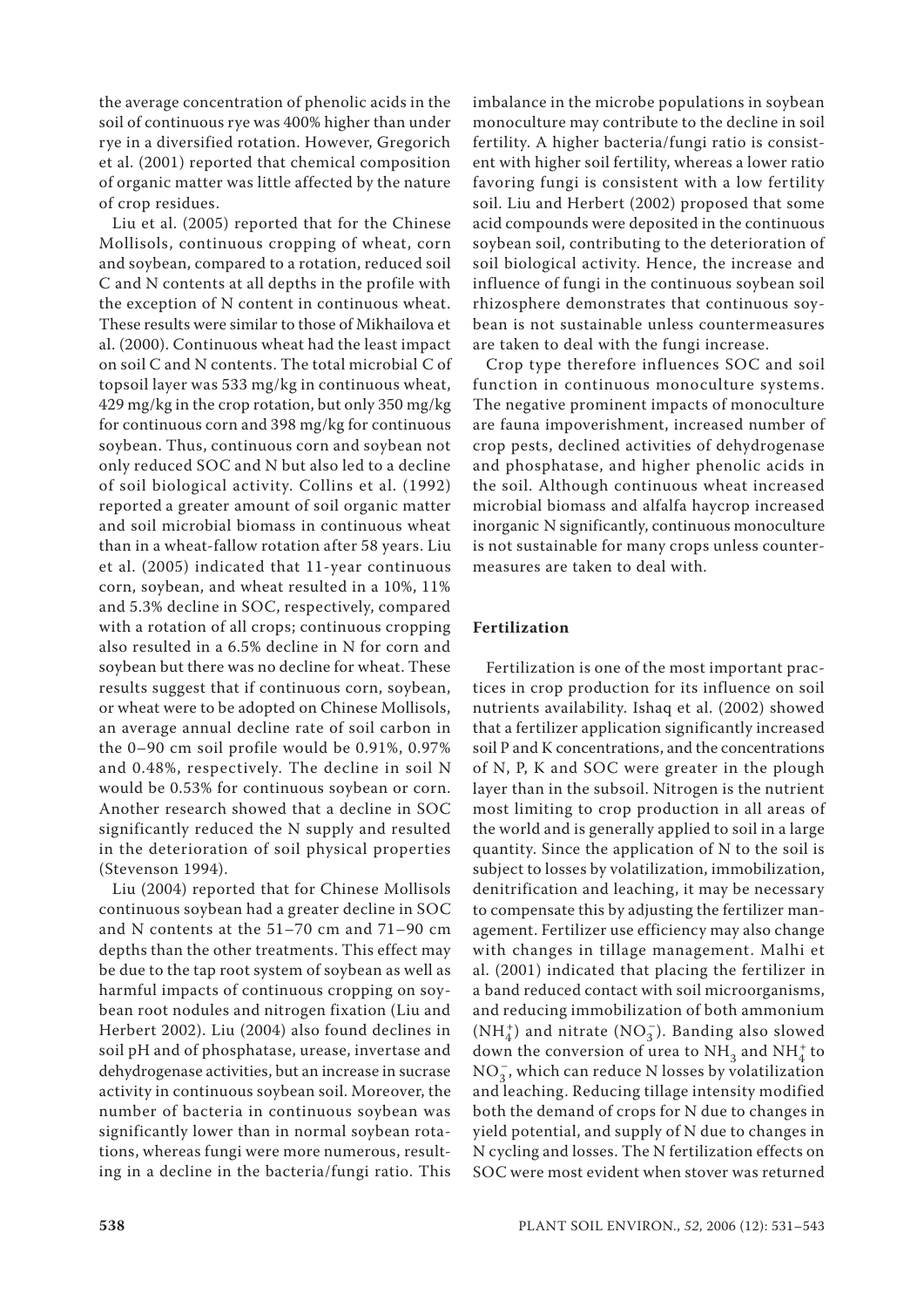to no-till plots (Clapp et al. 2000). Farmyard manure and the recycling of crop residues with NPK supplementation are efficient ways of fertilizing maize and wheat. Significantly higher yields were obtained at high levels of NPK fertilization, especially in rotations where the proportion of maize or wheat was 50% or higher (Berzsenyi et al. 2000). Hao et al. (2002) showed that the effects of manure application, tillage, crop rotation, fertilizer rate, and soil and water conservation farming on SOC pool were cumulative.

No tillage continuous corn with NPK, lime, and cattle manure was an effective cropland management system for SOC sequestration. Campbell et al. (2000) found that SOC was increased most by annual cropping with application of adequate fertilizer N and P in semiarid southwestern Saskatchewan. They also found that soil organic C and total N, microbial biomass, light fraction organic C and N, mineralizable N and wet aggregate stability, generally had positive responses to fertilization (Campbell et al. 2001b). Reddy et al. (2003) showed that continuous application of NPK plus farmyard manure led to a marked increase in organic C and total N as compared to an adjacent areas of left fallow in an Eutrochrept soil. The introduction of crop residue mulch and higher rates of fertilizers were recommended for sustaining soil quality (Sarno et al. 2004). However, the effects of fertilization on soil C were small, and differences were observed only in the monoculture maize system (Gregorich et al. 2001).

After 16 years of different fertilization treatments in the crop rotation, Liu et al. (2005) found that the profile average SOC content (0–90 cm) was only 0.9%, 4.1%, and 8.6% higher for manure, chemical fertilizers, and manure plus fertilizers, respectively, than that with no fertilizer application or control in the Chinese Mollisols. However, SOC at the 0–15 cm soil layer was 6.2%, 7.7%, and 9.3% higher with manure, chemical fertilizers, and manure plus fertilizers, respectively, than with no fertilizer application. These results indicated that the annual rate of decline rate of SOC in the 0–15 cm layer without fertilizer was not very high (< 0.58%/yr) when a well-designed crop rotation was used. The results were similar to data from long-term experiments in Denmark and England that revealed a slow change in SOC levels under temperate conditions in response to changes in different land uses (Christensen and Johnson 1997). Yang et al. (2003b) further indicated that the SOC content could be maintained at a relatively stable level under sufficient chemical fertilizer application without return of manure and crop residue conditions, and SOC content was increased at the combination of chemical fertilizer and manure application. This indicates that corn residue and exudates themselves could keep SOC equilibrium under current production level and management practices.

Liu et al. (2005) also reported for the Chinese Mollisols that manure alone did not increase the N content in the soil profile compared to that of no fertilizer application in the crop rotation. However, chemical fertilizers and manure plus fertilizers significantly increased N contents, especially at the 0–15 cm and 16–30 cm soil layers. Francioso et al. (2000) also reported that SOC and N differed significantly after 22 years for all treatments where the amendments with cattle manure markedly increased the SOC and N contents, while cow slurries and crop residues reduced SOC and N contents. The greatest reduction for SOC and N contents was in the unamended plots after 22 years. Reeves (1997) suggested that soil organic matter can be preserved only by ley rotations with reduced tillage frequency.

Generally, an adequate application of fertilizers combined with farmyard manure could increase soil nutrients, and SOC content in the Chinese Mollisols. Manure or crop residue alone could not maintain SOC levels, and SOC can only be preserved by rotation with reduced tillage frequency and additions of chemical fertilizers and manure.

#### **Summary**

The dynamic processes that influence soil quality are complex, and they operate through time at different locations and situations. Soil organic matter is both a source of carbon release and a sink for carbon sequestration. Cultivation and tillage can reduce and change the distribution of SOC while an appropriate crop rotation can increase or maintain the quantity and quality of soil organic matter, and improve soil chemical and physical properties. The return of crop residues and the application of manure and fertilizers can all contribute to an increase in soil nutrients and SOC content, but would need to be combined into a management system for more improvement. The negative prominent impacts of monoculture are influenced by crop type with fauna impoverishment, an increased number of crop pests, a decline in activities of dehydrogenase and phosphatase,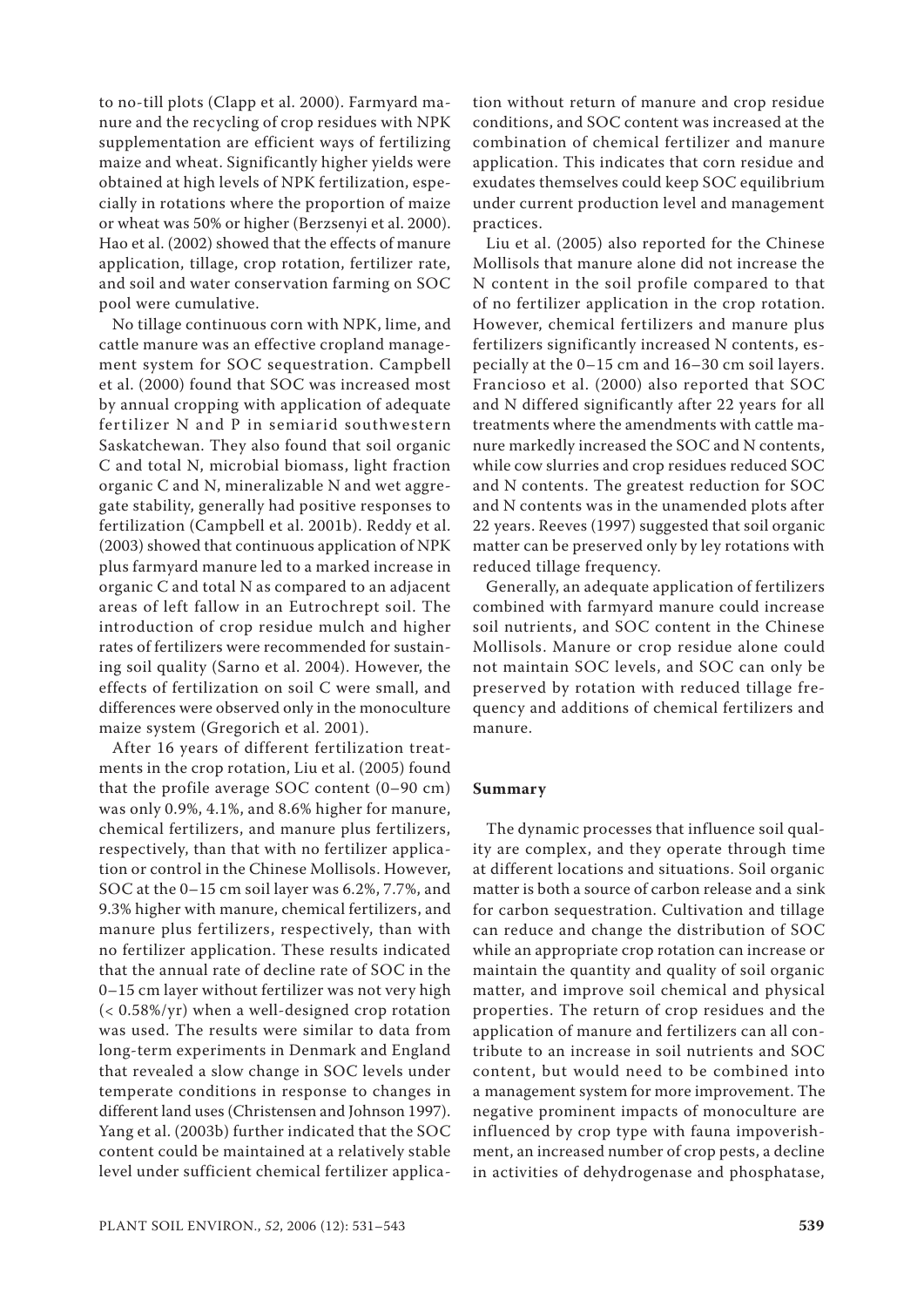and increased levels of phenolic acids in the soil. SOC can only be preserved by using crop rotations with reduced tillage frequency and additions of chemical fertilizers, crop residues and/or manure. Continuous monitoring of long-term changes in the SOC and soil quality under conservation tillage in different agro-ecological zones is essential. There is also a need to obtain more data on longterm effects of different tillage systems on carbon and nitrogen mineralization and immobilization in various field situations. The issue involved in understanding soil quality and the design of crop and soil systems for agricultural sustainability should be more holistic, and it needs further investigation.

## **REFERENCES**

- Acosta-Martinez V., Zobeck T.M., Allen V. (2004): Soil microbial, chemical and physical properties in continuous cotton and integrated crop-livestock systems. Soil Sci. Soc. Am. J., *68*: 1875–1884.
- Acquaah G. (2002): Principles of Crop Production: Theory, Techniques, and Technology. Pearson Education, Inc., Upper Saddle River, New Jersey.
- Alvarez C.R., Alvarez R. (2000): Short-term effects of tillage systems on active soil microbial biomass. Biol. Fert. Soils, *31*: 157–161.
- Arshad M.A., Coen G.M. (1992): Characterization of soil quality: physical and chemical criteria. Am. J. Alter. Agr., *7*: 25–30.
- Arshad M.A., Martin S. (2002): Identifying critical limits for soil quality indicators in agro-ecosystems. Agr. Ecosyst. Environ., *88*: 153–160.
- Arshad M.A., Schnitzer M., Angers D.A., Ripmeester J.A. (1990): Effects of till vs no-till on the quality of soil organic matter. Soil Biol. Biochem., *22*: 595–599.
- Bakker H.J.I. (ed.) (1990): The World Food Crisis: Food Security in Comparative Perspective. Can. Scholars' Press, Toronto.
- Balota E.L., Colozzi A., Andrade D.S., Dick R.P. (2003): Microbial biomass in soils under different tillage and crop rotation systems. Biol. Fert. Soils, *38*: 15–20.
- Bauer A., Black A.L. (1994): Quantification of the effect of soil organic matter content on soil productivity. Soil Sci. Soc. Am. J., *58*: 185–193.
- Beare M.H., Cabrera M.L., Hendrix P.F., Coleman D.C. (1994): Aggregate-protected and unprotected organic matter pools in conventional and no-tillage soils. Soil Sci. Soc. Am. J., *58*: 787–795.
- Berzsenyi Z., Gyorffy B., Lap D. (2000): Effect of crop rotation and fertilization on maize and wheat yields

and yield stability in a long-term experiment. Eur. J. Agron., *13*: 225–244.

- Blair N., Crocker G.J. (2000): Crop rotation effects on soil carbon and physical fertility of two Australian soils. Aust. J. Soil Res., *38*: 71–84.
- Brady N.C., Weil R.R. (2000): Elements of the Nature and Properties of Soils. Prentice-Hall, Inc., Upper Saddle River, New Jersey.
- Brady N.C., Weil R.R. (2002): Nature and Properties of Soils. Prentice-Hall, Inc., Upper Saddle River, New Jersey.
- Campbell C.A. (1998): Possibilities for future carbon sequestration in Canadian agriculture in relation to land use changes. Clim. Changes, *40*: 81–103.
- Campbell C.A., Janzen H.H., Paustian K., Greegorich E.G., Sherrod L., Liang B.C., Zentner R.P. (2005): Carbon storage in soils of the North American Great Plains: Effect of cropping frequency. Agron. J., *97*: 349–363.
- Campbell C.A., Selles F., Lafond G.P., Biederbeck V.O., Zentner R.P. (2001a): Tillage-fertilizer changes: Effect on some soil quality attributes under long-term crop rotation in a thin Black Chernozem. Can. J. Soil Sci., *81*: 157–165.
- Campbell C.A., Selles F., Lafond G.P., Zentner R.P. (2001b): Adopting zero tillage management: Impact on soil C and N under long-term crop rotations in a thin Black Chernozem. Can. J. Soil Sci., *81*: 139–148.
- Campbell C.A., Zentner R.P., Liang B.C., Roloff G., Gregorich E.C., Blomer B. (2000): Organic C accumulation in soil over 30 years in semiarid southwestern Saskatchewan – Effect of crop rotations and fertilizers. Can. J. Soil Sci., *80*: 179–192.
- Carter M.R., Kunelius H.T., Sanderson J.B., Kimpinski J., Platt H.W., Bolinder M.A. (2003): Productivity parameters and soil health dynamics under long-term 2-year potato rotation in Atlantic Canada. Soil Till. Res., *72*: 153–168.
- Carter M.R., Sanderson J.B., Ivany J.A., White R.P. (2002): Influence of rotation and tillage on forage maize productivity, weed species, and soil quality of a fine sandy loam in the cool-humid climate of Atlantic Canada. Soil Till. Res., *67*: 85–98.
- Chan K.Y., Heenan D.P., So H.B. (2003): Sequestration of carbon and changes in soil quality under conservation tillage on light-textured soils in Australia: a review. Aust. J. Exp. Agr., *43*: 325–334.
- Christensen B., Johnson A.E. (1997): Soil organic matter and soil quality-lessons learned from long-term experiments at Askov and Rothamsted. In: Gregorich E.G., Carter M.R. (eds.): Soil Quality for Crop Production and Ecosystem Health. Developments in Soil Science 25. Elsevier, Amsterdam: 399–430.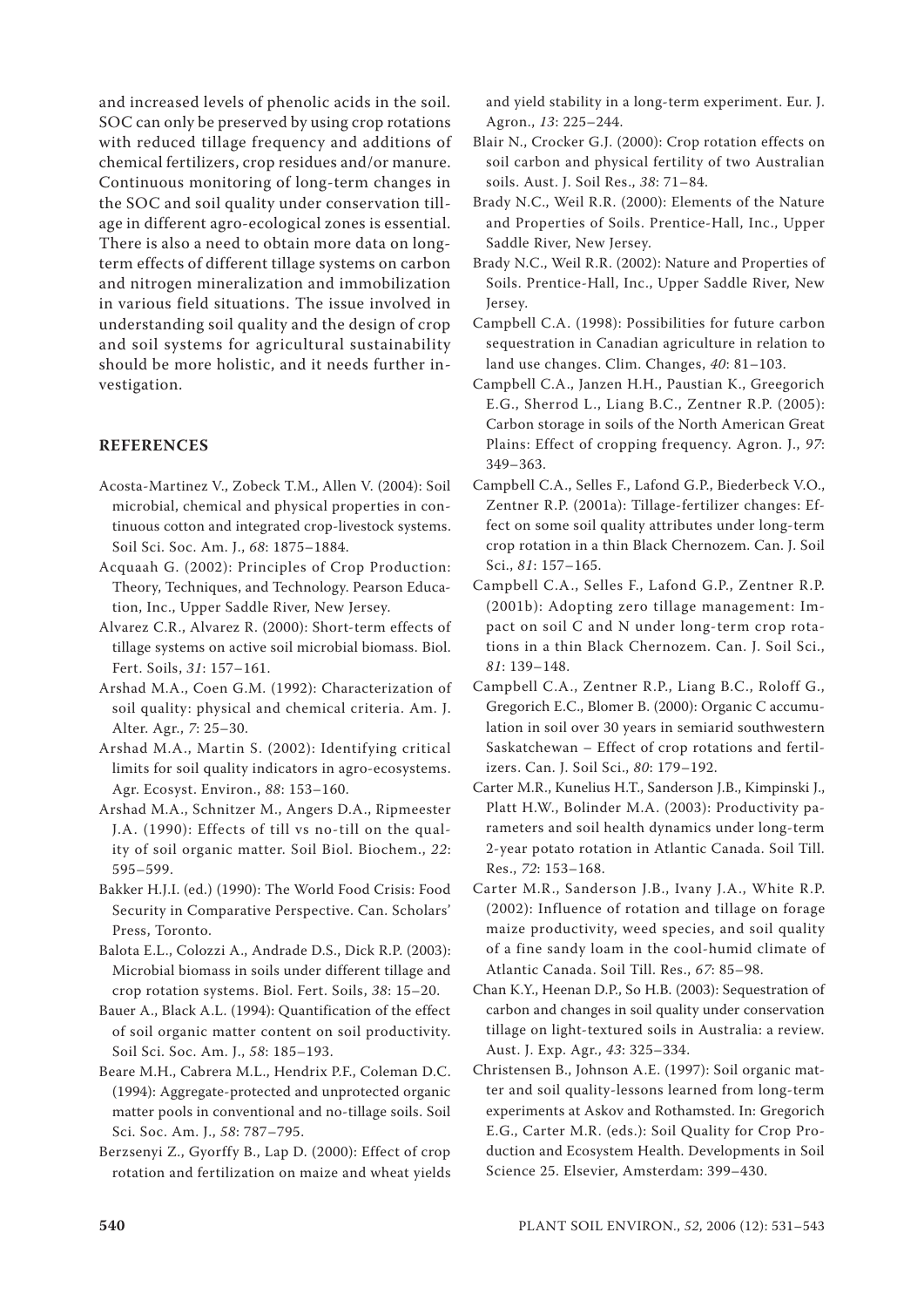Clapp C.E., Allmaras R.R., Layese M.F., Linden D.R., Dowdy R.H. (2000): Soil organic carbon and 13C abundance as related to tillage, crop residue, and nitrogen fertilization under continuous corn management in Minnesota. Soil Till. Res., *55*: 127–142.

Collins H.P., Rausmussen P.E., Douglas C.L. Jr. (1992): Crop rotation and residue management effects on soil carbon and microbial dynamics. Soil Sci. Soc. Am. J., *56*: 783–788.

Dalal R.C., Henderson P.A., Glasby J.M. (1991): Organic matter and microbial biomass in a Vertisol after 20 yr. of zero-tillage. Soil Biol. Biochem., *23*: 435–441.

Dao T.H. (1998): Tillage and crop residue effects on carbon dioxide evolution and carbon storage in a Paleustoll. Soil Sci. Soc. Am. J., *62*: 250–256.

Dao T.H., Stiegler J.H., Banks J.C., Boerngen L.B., Adams B. (2002): Post-contrast use effects on soil carbon and nitrogen in conservation reserve grasslands. Agron. J., *94*: 146–152.

Davidson E.A., Ackerman I.L. (2003): Changes in soil carbon inventories following cultivation of previously untilled soil. Biogeochemistry, *20*: 161–193.

Ding G., Novak J.M., Amarasiriwardena D., Hunt P.G., Xing B. (2002): Soil organic matter characteristics as affected by tillage management. Soil Sci. Soc. Am. J., *66*: 421–429.

Doran J.W., Parkin T.B. (1994): Defining and assessing soil quality. In: Doran J.W. et al. (eds.): Defining Soil Quality for a Sustainable Environment. SSSA Spec. Publ. No. 35, ASA and SSSA, Madison, WI: 3–21.

Doran J.W., Smith M.S. (1987): Organic matter management and utilization of soil and fertilizer nutrients. In: Follett R.F. et al. (eds.): Soil Fertility and Organic Matter as Critical Components of Agricultural Production Systems. SSSA Spec. Publ. No. 19, ASA and SSSA, Madison, WI: 53–72.

Drury C.F., Oloya T.O., McKenney D.J., Gregorich E.G., Tan C.S., van Luyk C.L. (1998): Long-term effects of fertilization and rotation on denitrification and soil carbon. Soil Sci. Soc. Am. J., *62*: 1572–1579.

Dumanski J., Desjardins R.L., Tarnocai C., Monreal D., Gregorich E.G., Kirkwood V., Campbell C.A. (1998): Possibilities for future carbon sequestration in Canadian agriculture in relation to land use changes. Clim. Changes, *40*: 81–103.

Fang H.J., Yang X.M., Zhang X.P., Liang A.Z. (2005): Using 137 Cs tracer technique to evaluate soil erosion and deposition of a black soil in northeast China. J. Appl. Ecol., *16*: 464–468. (In Chinese)

Farquharson R.J., Schwenke G.D., Mullen J.D. (2003): Should we manage soil organic carbon in Vertosols in the northern grains region of Australia? Aust. J. Exp. Agr., *43*: 261–270.

Feichtinger F., Erhart E., Hartl W. (2004): Net N-mineralisation related to soil organic matter pools. Plant Soil Environ., *50*: 273–276.

Follett (2001): Soil management concepts and carbon sequestration in cropland soils. Soil Till. Res., *61*: 77–92.

Francioso O., Ciavatta C., Sanche-Cortes S., Tugnoli V., Sitti L., Gessa C. (2000): Spectroscopic characterization of soil organic matter in long-term amendments trials. Soil Sci., *165*: 495–504.

Freixo A.A., Machado Plod, dos Santos H.P., Silva C.A., Fadigas F.D. (2002): Soil organic carbon and fractions of a Rhodic Ferralsol under the influence of tillage and crop rotation systems in southern Brazil. Soil Till. Res., *64*: 221–230.

Gajda A., Martyniuk S. (2005): Microbial biomass C and N and activity of enzymes in soil under winter wheat grown in different crop management systems. Pol. J. Environ. Stud., *14*: 159–163.

Galantini J.A., Landriscini M.R., Iglesias J.O., Miglierina A.M., Rosell R.A. (2000): The effects of crop rotation and fertilization on wheat productivity in the Pampean semiarid region of Argentina. II. Nutrient balance, yield and grain quality. Soil Till. Res., *53*: 137–144.

Gardiner D.T., Miller R.W. (2004): Soils in Our Environment. 10<sup>th</sup> ed. Prentice-Hall, Inc., Upper Saddle River, New Jersey.

Gil J.L., Fick W.H. (2001): Soil nitrogen mineralization in mixtures of eastern gamagrass with alfalfa. Agron J., *93*: 902–910.

Gregorich E.G., Drury C.F., Baldock J.A. (2001): Changes in soil carbon under long-term maize in monoculture and legume-based rotation. Can. J. Soil Sci., *81*: 21–31.

Hammond A.L. (ed.) (1992): World Resources 1992–3. Oxford Univ. Press, Oxford.

Hao Y., Lal R., Owens L.B., Lzaurralde R.C., Post W.M., Hothem D.L. (2002): Effect of cropland management and slope position on soil organic carbon pool at the North Appalachian Experimental Watersheds. Soil Till. Res., *68*: 133–142.

Havlin J.L., Kissel D.E., Maddux L.D., Claassen M.M., Long J.H. (1990): Crop rotation and tillage effects on soil carbon and nitrogen Soil Sci. Soc. Am. J., *54*: 448–452.

Hillel D.J. (1991): Out of the earth-civilization and the life of the soil. The Free Press, New York, NY.

Huggins D.R., Clap C.E., Allmaras R.R., Lamb J.A., Layese M.F. (1998): Carbon dynamics in corn-soybean sequences as estimated from natural carbon-13 abundance. Soil Sci. Soc. Am. J., *62*: 195–203.

Ishaq M., Ibrahim M., Lal R. (2002): Tillage effects on soil properties at different levels of fertilizer application in Punjab, Pakistan. Soil Till. Res., *68*: 93–99.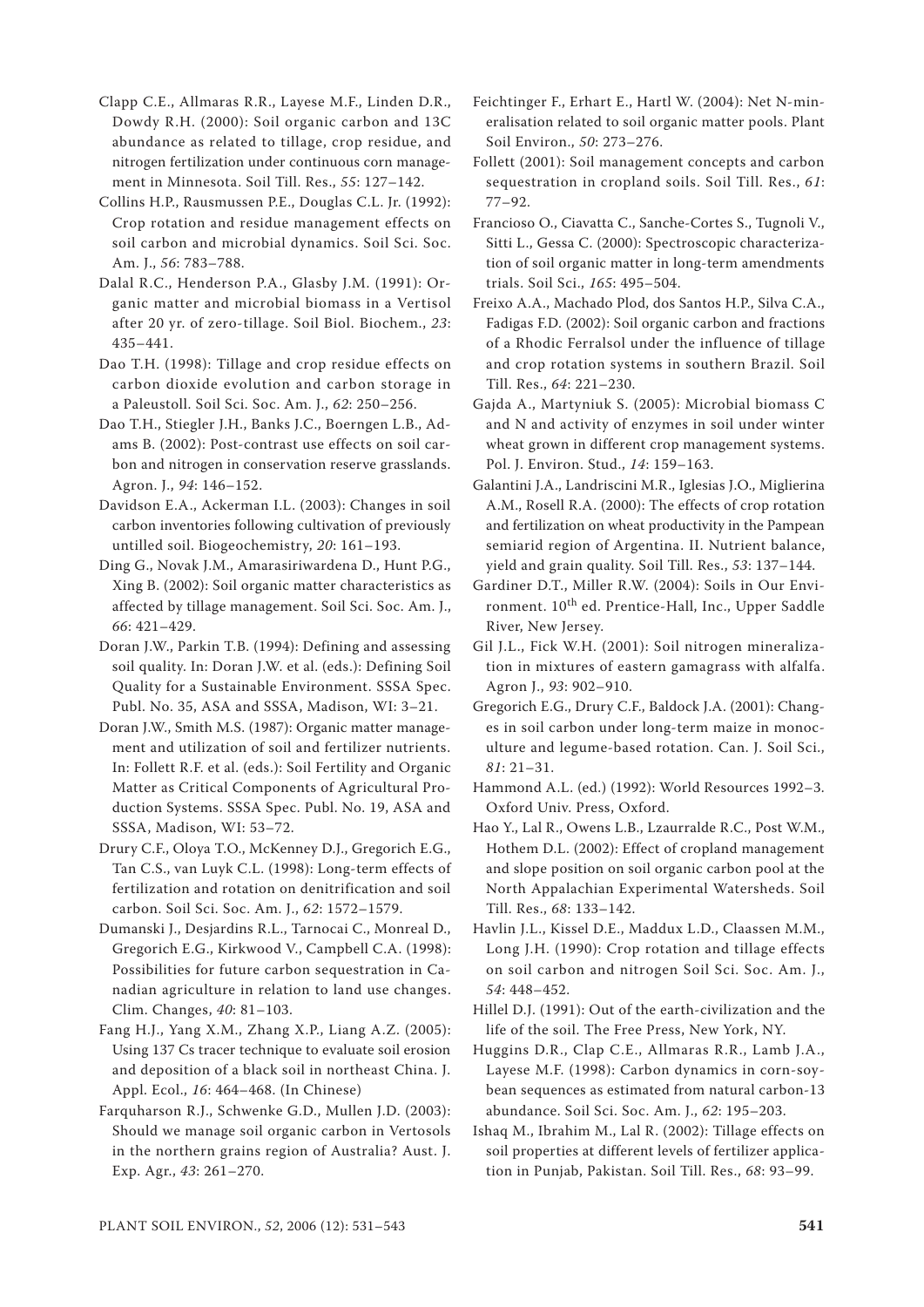Jastrow J.D., Boutton T.W., Miller R.M. (1996): Carbon dynamics of aggregate-associated organic matter estimated by carbon-13 natural abundance. Soil Sci. Soc. Am. J., *60*: 801–807.

Jenny H. (1980): The Soil Resource: Origin and Behavior. Ecol. Stud. 37. Springer-Verlag, New York.

Kelley K.W., Long J.H., Todd T.C. (2003): Long-term crop rotations affect soybean yield, seed weight, and soil chemical properties. Field Crops Res., *83*: 41–50.

Kern J.S., Johnson M.G. (1993): Conservation tillage impacts on national soil and atmospheric carbon levels. Soil Sci. Soc. Am. J., *57*: 200–210.

Kladivko E.J. (2001): Tillage systems and soil ecology. Soil Till. Res., *61*: 61–76.

Kushwaha C.P., Tripathi S.K., Singh K.P. (2001): Soil organic matter and water-stable aggregates under different tillage and residue conditions in a tropical dryland agroecosystem. Appl. Soil Ecol., *16*: 229–241.

Lal R., Kimble J., Follett R. (1997): Soil quality management for carbon sequestration. In: Lal R. et al. (eds.): Soil Properties and their Management for Carbon Sequestration. US Dep. Agr., Nat. Res. Conserv. Serv., Nat. Soil Surv. Cent., Lincoln, NE: 1–8.

Lal R., Kimble J., Levine E., Whitman C. (1995): World soils and greenhouse effect: An overview. In: Lal R. et al. (eds.): Soils and Global Change. Lewis Publ., Boca Raton, FL: 1–8.

Larson W.E., Pierce F.J. (1991): Conservation and enhancement of soil quality. In: Mumanski J. et al. (eds.): Evaluation for Sustainable Land Management in the Developing World. Vol. 2. Techn. Pap. In: Proc. Int. Workshop, Chiang Rai, Thailand, Int. Board Soil Res. Manage. Bangkok: 175–203.

Liang B.C., McConkey B.G., Campbell C.A., Curtin D., Lafond G.P., Brandt S.A., Moulin A.P. (2004): Total and labile soil organic nitrogen as influenced by crop rotations and tillage in Canadian prairie soils. Biol. Fert. Soils, *39*: 249–257.

Liebig M.A., Tanaka D.L., Wienhold B.J. (2004): Tillage and cropping effects on soil quality indicators in the northern Great Plains. Soil Till. Res., *78*: 131–141.

Liu X.B. (2004): Changes in soil quality under different agricultural management in the Chinese Mollisols. [Ph.D. Dissertation.] Univ. Massachusetts, Amherst, MA.

Liu X.B., Han X.Z., Herbert S.J., Xing B. (2003): Dynamics of soil organic carbon under different agricultural management systems in the black soil of China. Commun. Soil Sci. Plant Anal., *34*: 973–984.

Liu X.B., Herbert S.J. (2002): Fifteen years of research examining cultivation of continuous soybean in Northeast China. Field Crops Res., *79*: 1–7.

Liu X.B., Liu J.D., Xing B., Herbert S.J., Zhang X.Y. (2005): Effects of long-term continuous cropping, tillage, and fertilization on soil carbon and nitrogen in Chinese Mollisols. Commun. Soil Sci. Plant Anal., *36*: 1229–1239.

Loveland P., Webb J. (2003): Is there a critical level of organic matter in the agricultural soils of temperate regions: a review. Soil Till. Res., *70*: 1–18.

Magdoff F., van Es H. (2000): Building Soils for Better Crops. Univ. Vermont, Burlington VT, USA: 9–13.

Malhi S.S., Grant C.A., Johnston A.M., Gill K.S. (2001): Nitrogen fertilization management for no-till cereal production in the Canadian Great Plains: a review. Soil Till. Res., *60*: 101–122.

Mausbach M., Tugel A. (1995): Decision document for establishing a Soil Quality Institute. White Pap. Nat. Res. Conserv. Serv.

Miglierina A.M., Iglesias J.O., Landriscini M.R., Galantini J.A., Rosell R.A. (2000): The effects of crop rotation and fertilization on wheat productivity in the Pampean semiarid region of Argentina. I. Soil physical and chemical properties. Soil Till. Res., *53*: 129–135.

Mikhailova E.A., Bryant R.B., Vassenev I.I., Schwager S.J., Post C.J. (2000): Cultivation effects on soil carbon and nitrogen contents at depth in the Russian Chernozem. Soil Sci. Soc. Am. J., *64*: 738–745.

Omay A.B., Rice C.W., Maddux L.D., Gordon W.B. (1997): Changes in soil microbial and chemical properties under long-term crop rotation and fertilization. Soil Sci. Soc. Am. J., *61*: 1672–1678.

Onemli F. (2004): The effects of soil organic matter on seedling emergence in sunflower (*Helianthus annuus* L.). Plant Soil Environ., *50*: 494–499.

Paustian K., Andren O., Janzen H.H., Lal R., Smith P., Tian G., Tiesen H., Van Smith M.P., Powlson D.S., Glendining M.J., Smith J.U. (1998): Preliminary estimates of the potential for carbon mitigation in European soils through no-till farming. Glob. Change Biol., *4*: 679–685.

Post W.M., Kwon K.C. (2000): Soil carbon sequestration and land-use changes: Processes and potential. Glob. Change Biol., *6*: 317–327.

Potter K.N., Jones O.R., Torbert H.A., Unger P.W. (1997): Crop rotation and tillage effects on organic carbon sequestration in the semiarid southern Great Plains. Soil Sci., *162*: 140–147.

Power J.F., Meyers R.J.K. (1989): The maintenance or improvement of farming systems in North America and Australia. In: Stewart J.W.B. (ed.): Soil quality in semi-arid agriculture. In: Proc. Int. Conf. Univ. Saskatchewan, Saskatoon, Canada: 273–292.

Reddy K.S., Singh M., Tripathi A.K., Saha M.N. (2003): Changes in amount of organic and inorganic fractions of nitrogen in an Eutrochrept soil after longterm cropping with different fertilizer and organic

**542** PLANT SOIL ENVIRON., *52*, 2006 (12): 531–543